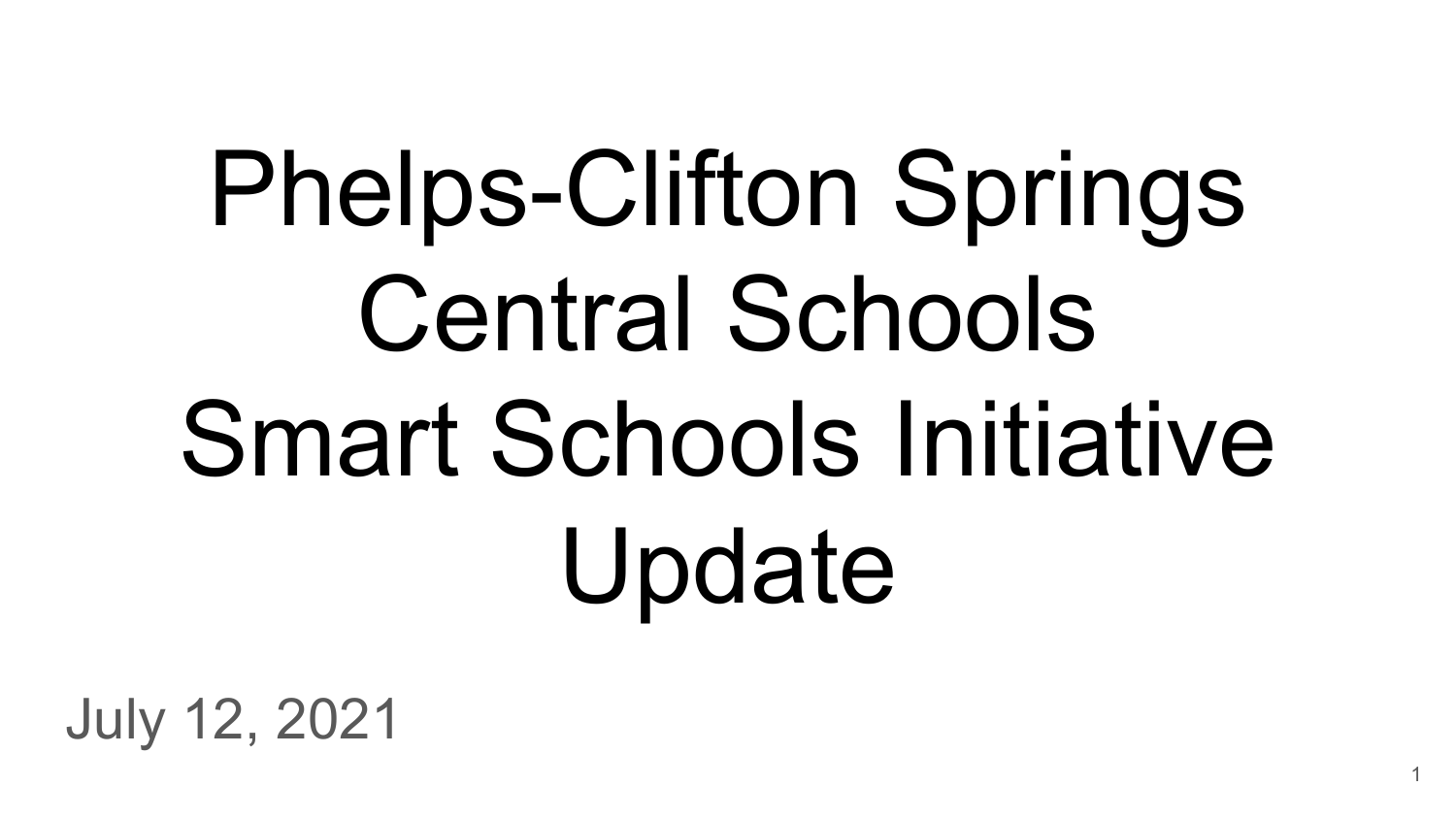# Smart Bond Initiative

Passed by New York Voters in November of 2014 Awarded \$2 Billion to all Schools based on enrollment and state aid formula

Phelps-Clifton Springs Central's Award is \$1,739,943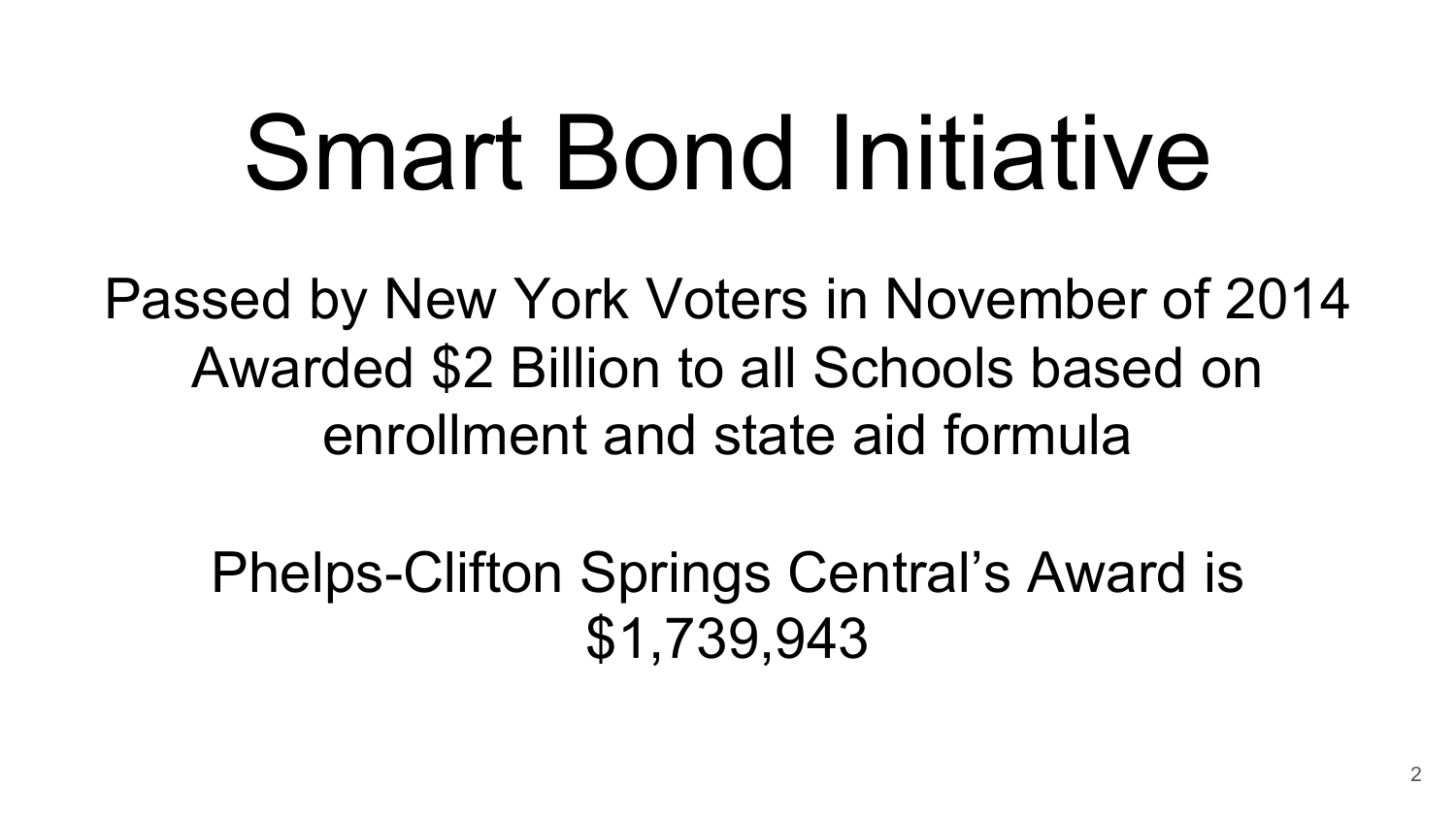## Rules for these use of these funds

- 6 categories Classroom Connectivity
	- **Classroom Technology**
	- **Community Connection**
	- **Pre-K Classroom Improvements**
	- Elimination of Temporary/Trailer Classrooms
	- School Security and Safety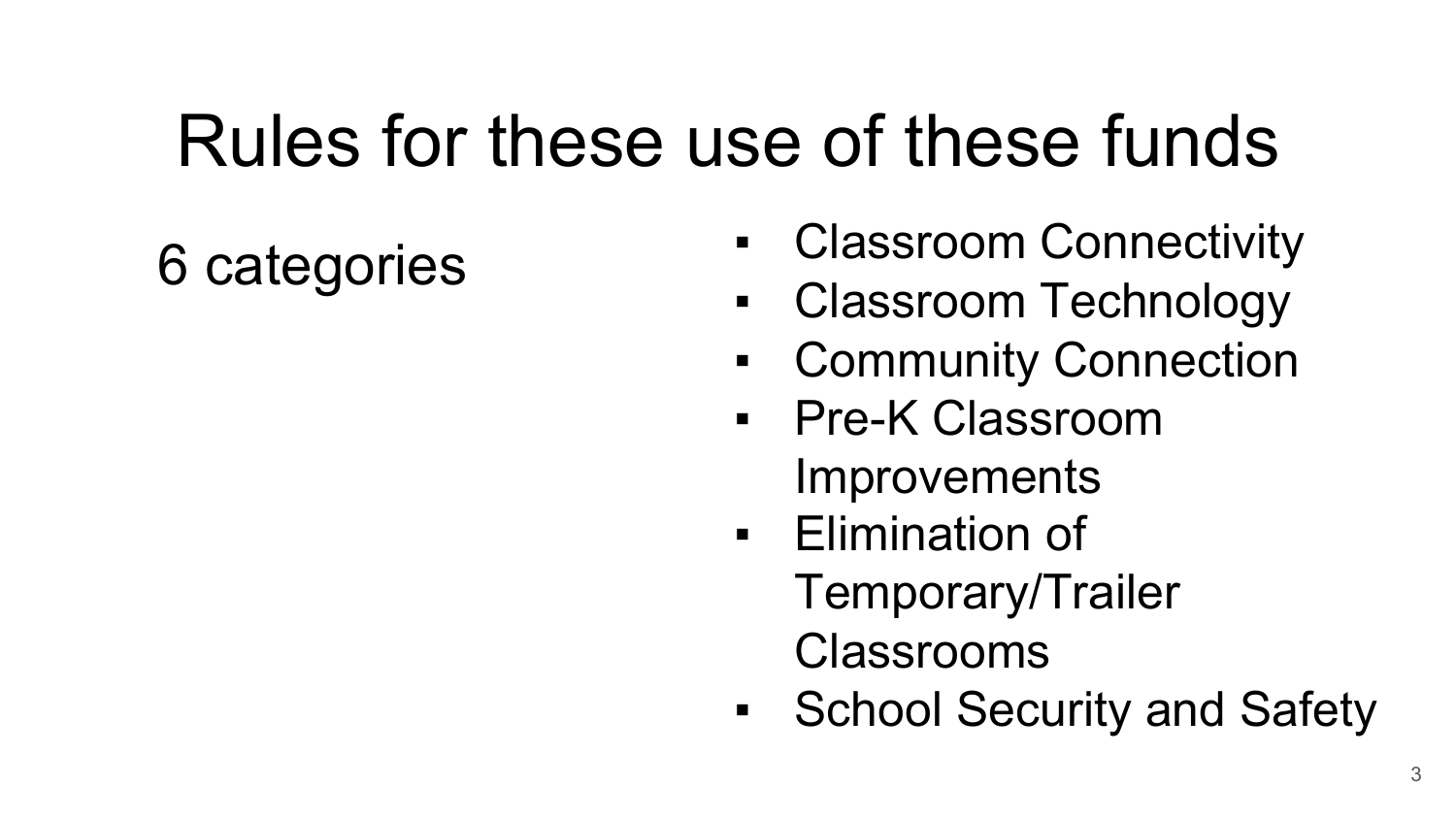### What you can't do…..

- •You cannot pay salaries
- •You cannot pay for software
- •You cannot pay for professional development

•You are expected to provide these, but you can't pay for them from the Bond.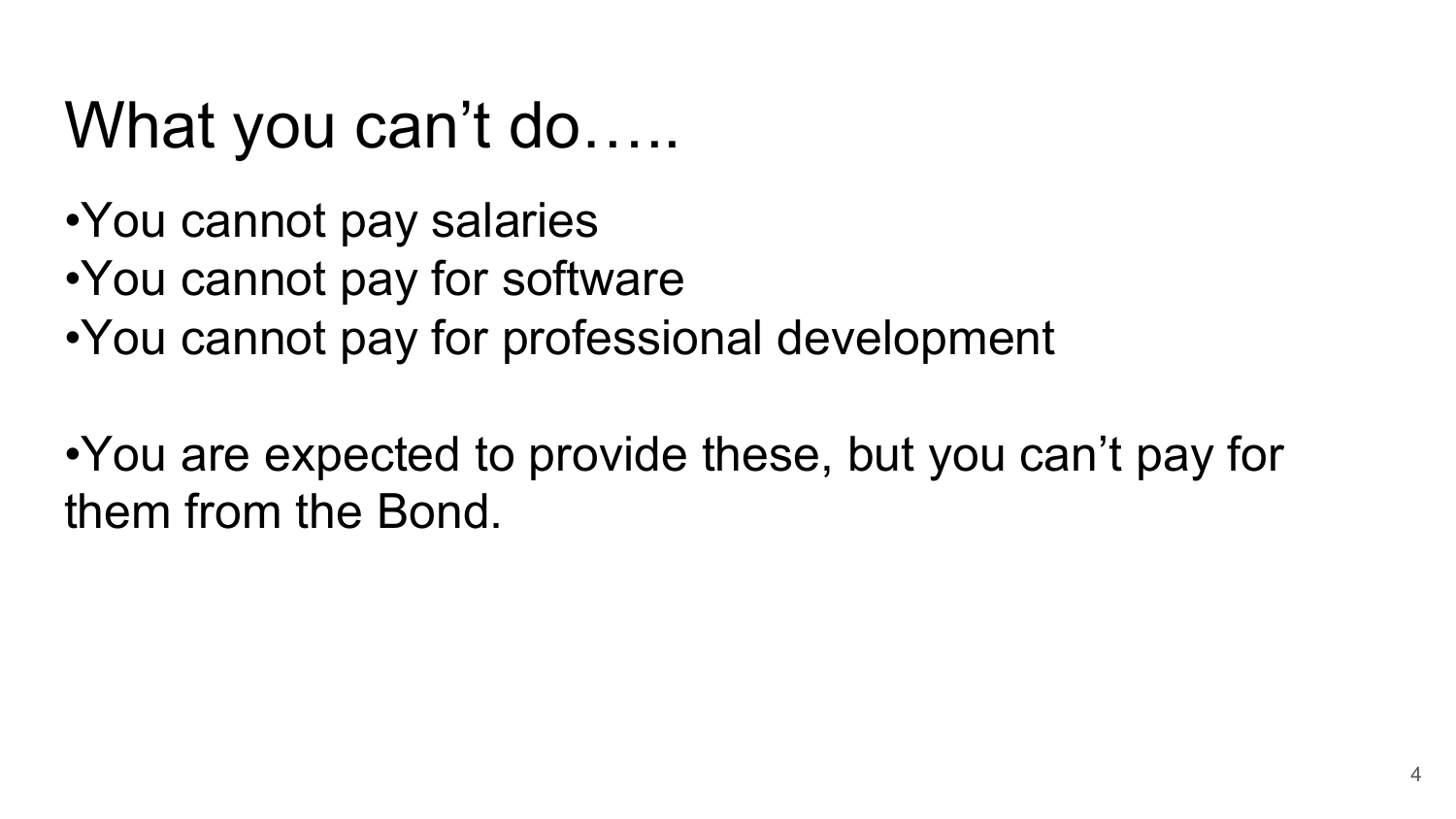## Phelps-Clifton Springs Central School's Phase 1

### **Original Plan was submitted in February 2020**

#### **and**

# **Was approved by NYSED Review Board August 2020**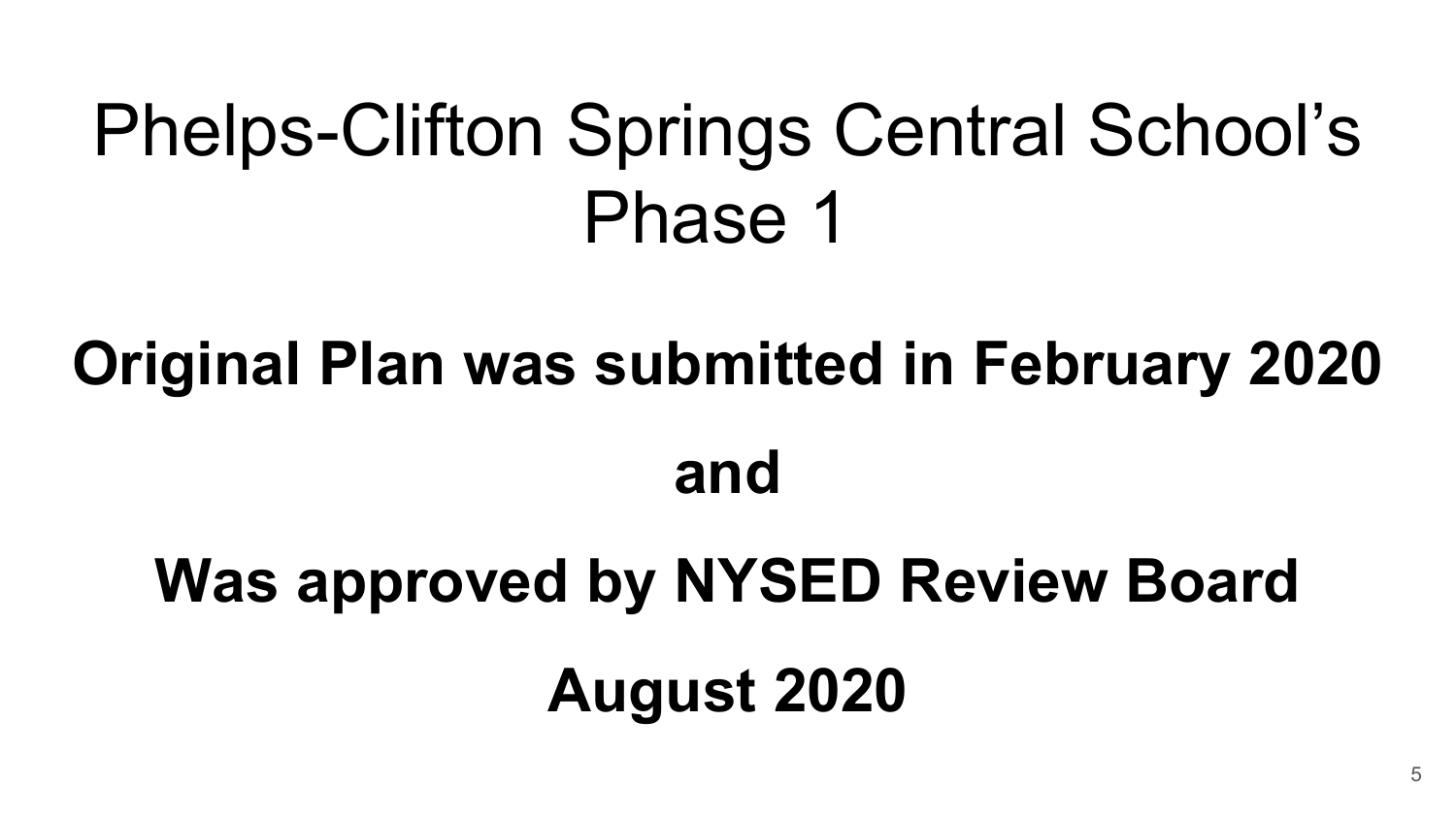# Phelps-Clifton Springs Central School's Phase 1

### **Phelps-Clifton Springs Central Schools**

**wishes to provide a safe learning** 

#### **environment with adequate technology**

**infrastructure to support student learning.**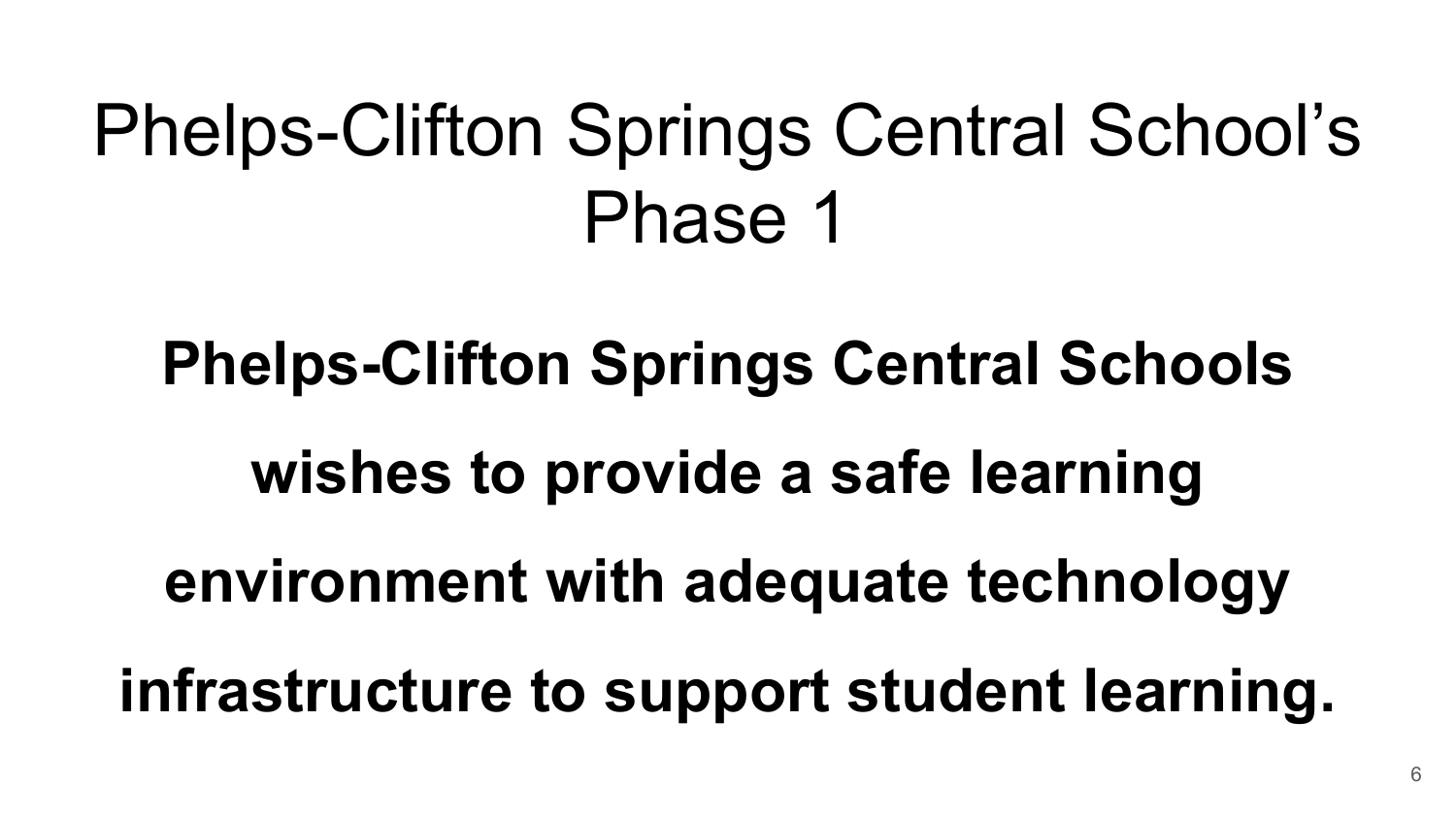### **Upgrade the cabling and switching**

### **infrastructure to support the demands of a**

# **21st Century Learning environment.**

#### **Estimate \$740,610**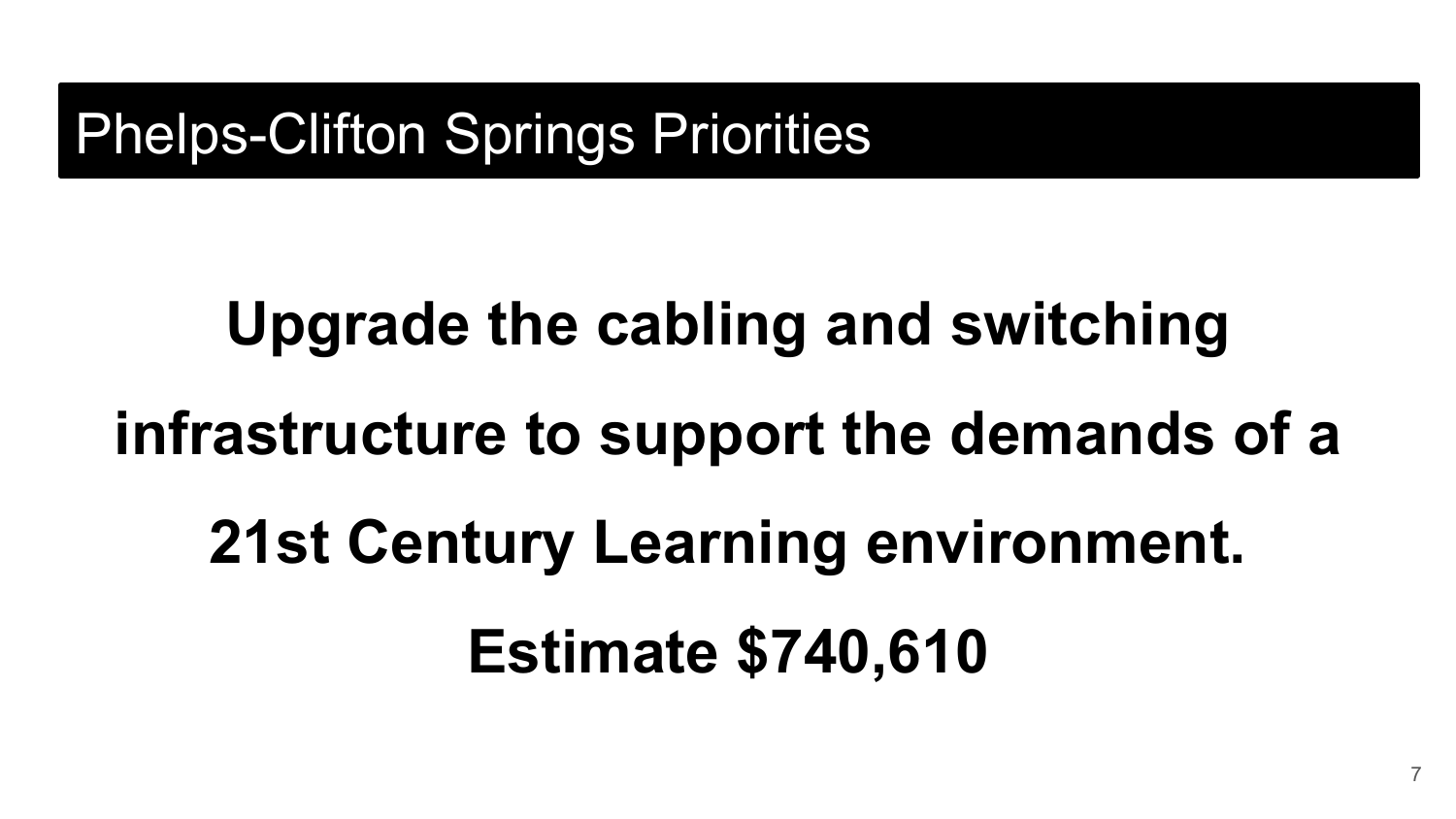# **To install an Emergency Classroom Communication System that allows reliable,**

### **and secure communication in the event of an**

**emergency.** 

**Estimate \$454,217**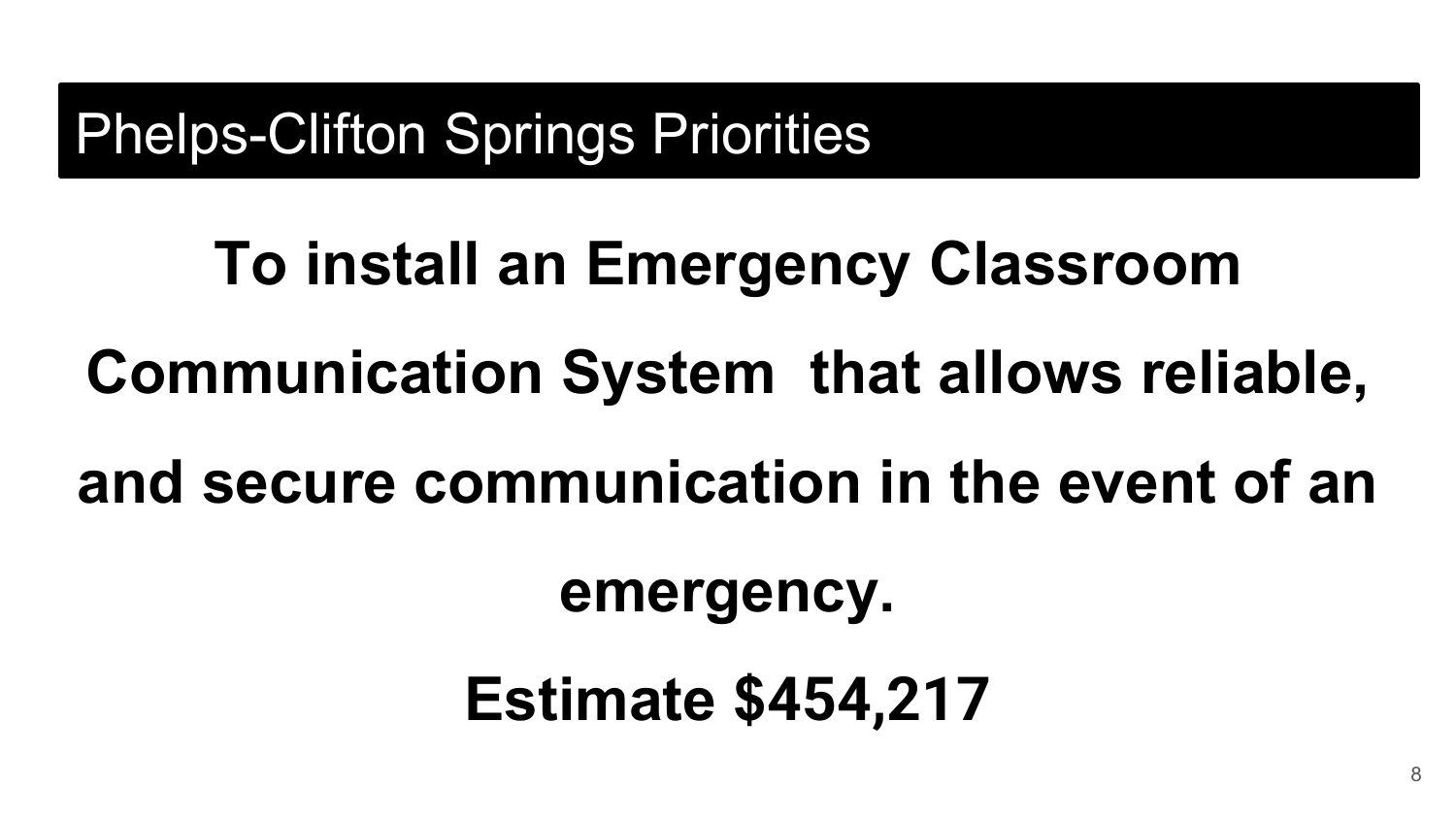# **Upgrade Intrusion Detection system. Install new Zoned Lockdown system in corridor doors and common areas Estimate \$499,000**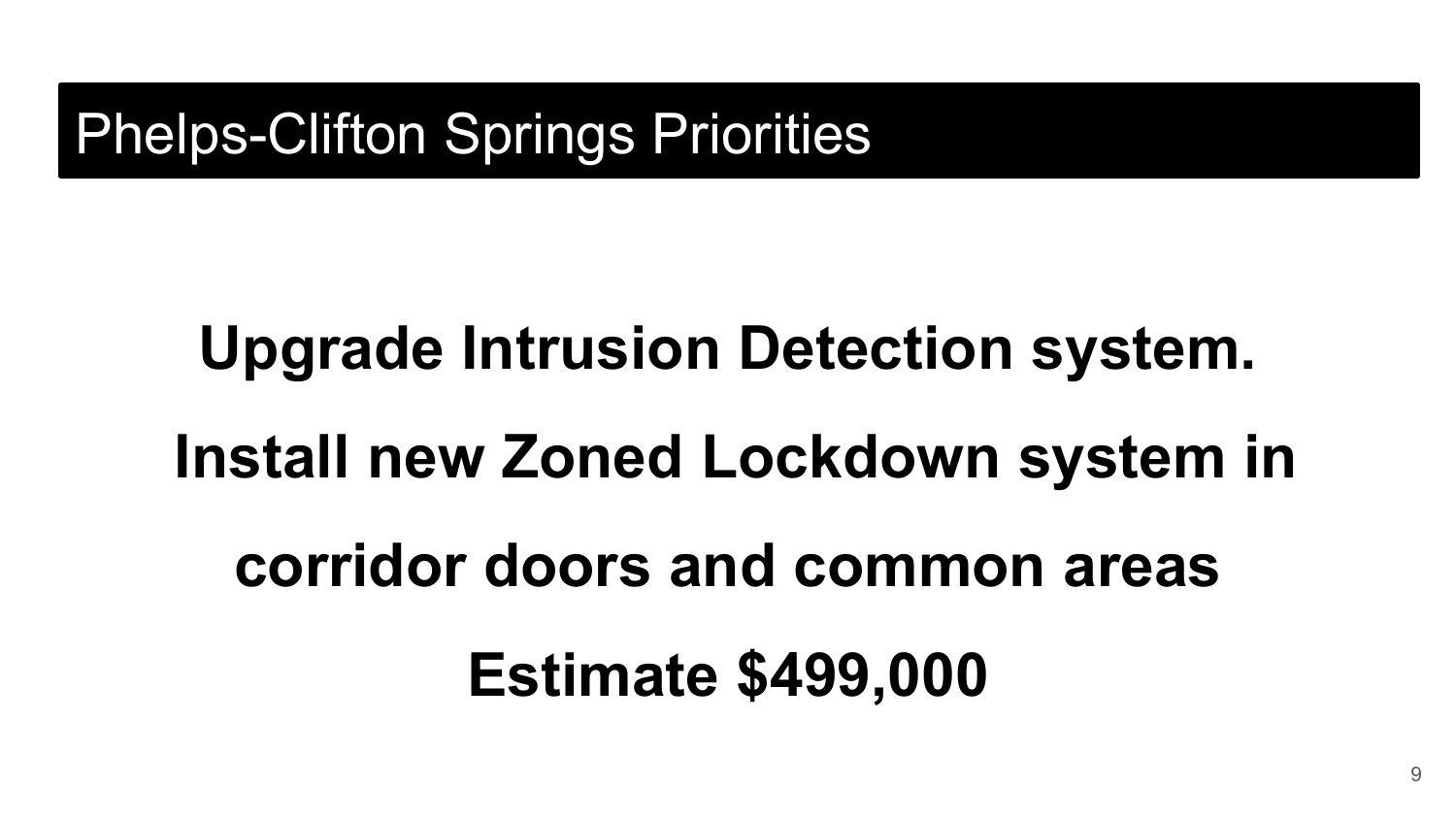# **The initial proposal for Emergency Classroom Communication System did not include Midlakes High School due to budget limitations.**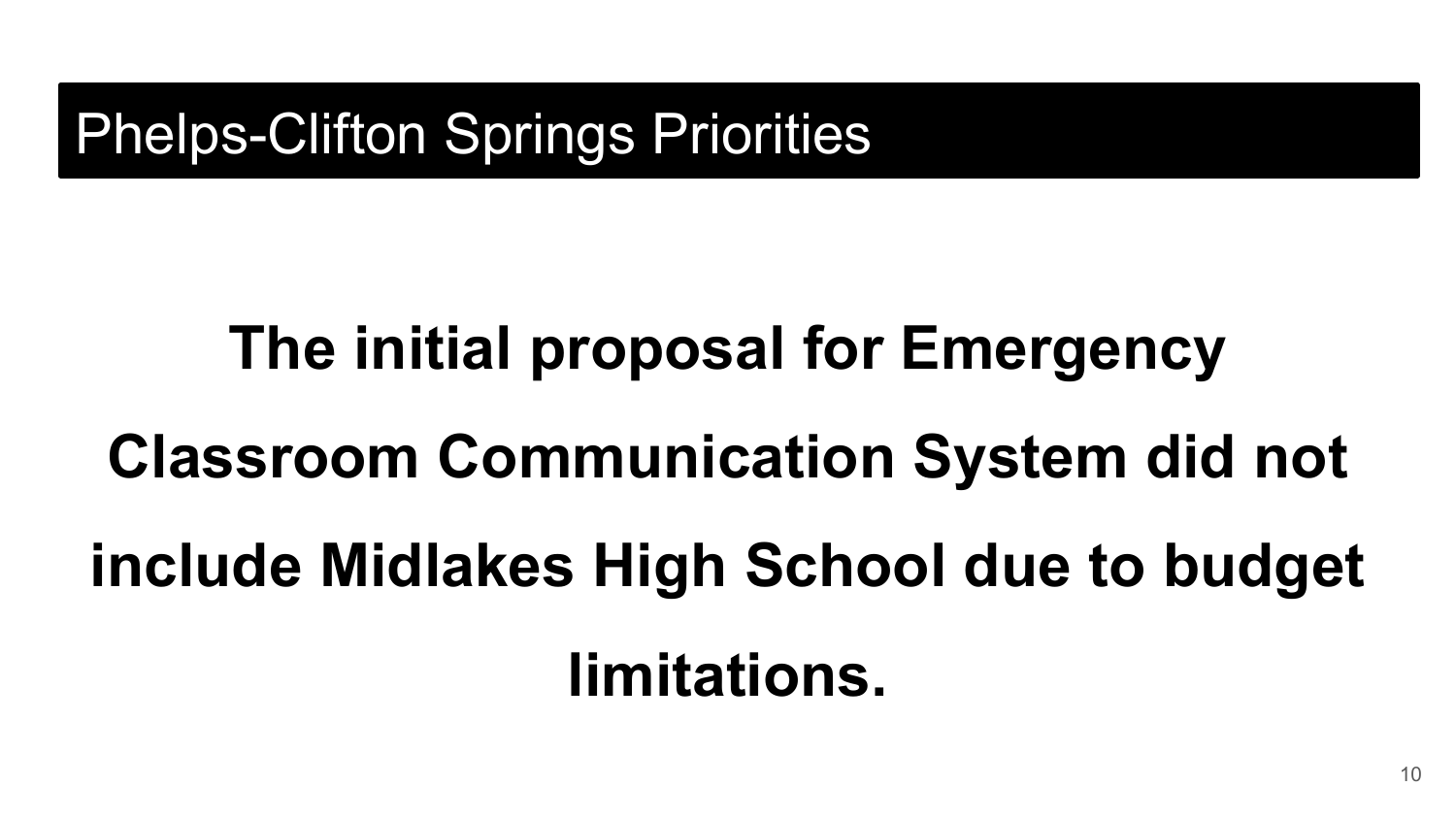### **An additional funding source has been identified. Federal Universal Service Fund. ERATE This fund reimburses the district for network expenditures.**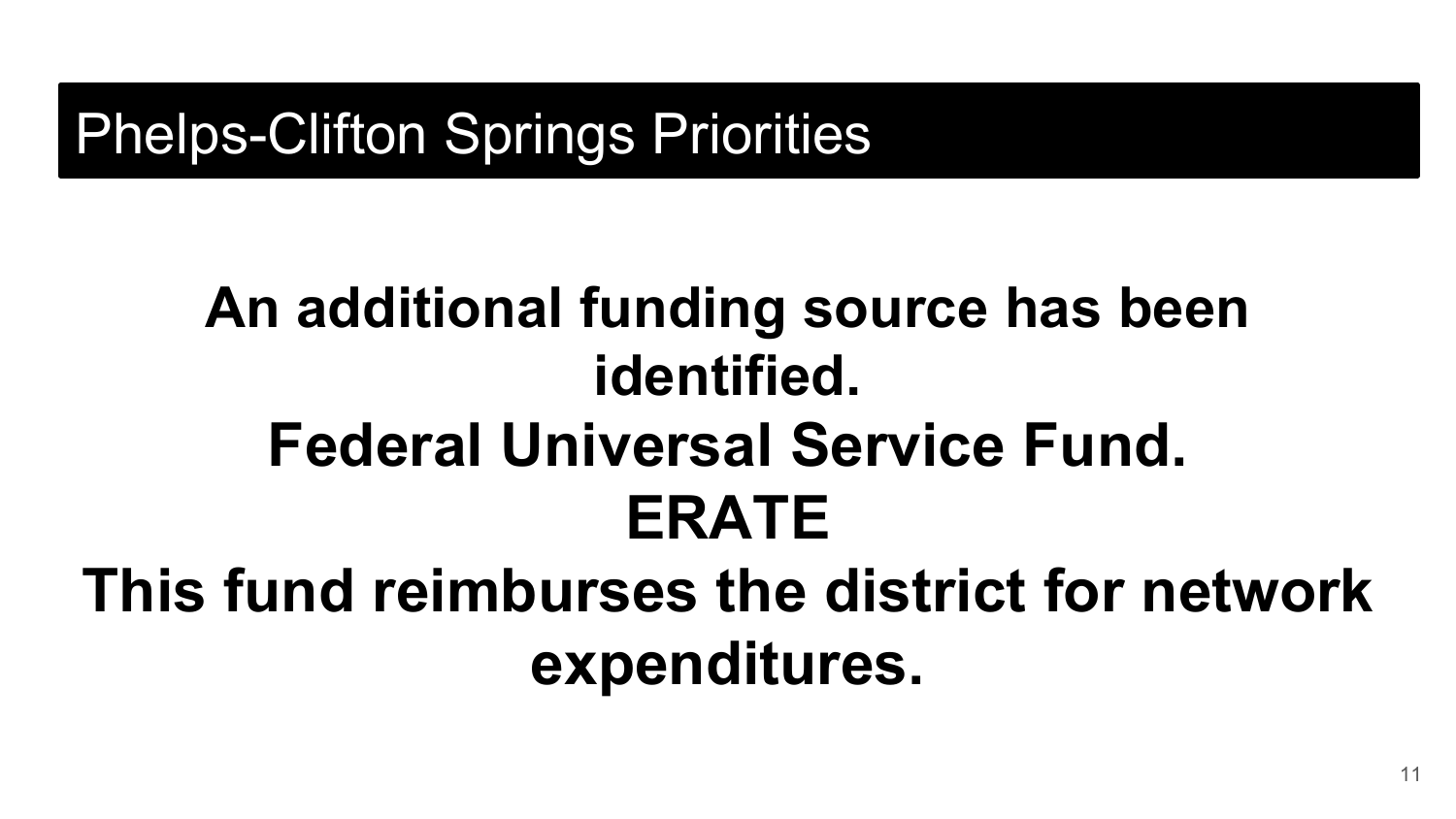**The district administration wishes the permission of the Board of Education to apply the Erate funds to the network upgrades and reallocate Smart School funds to Emergency Communication**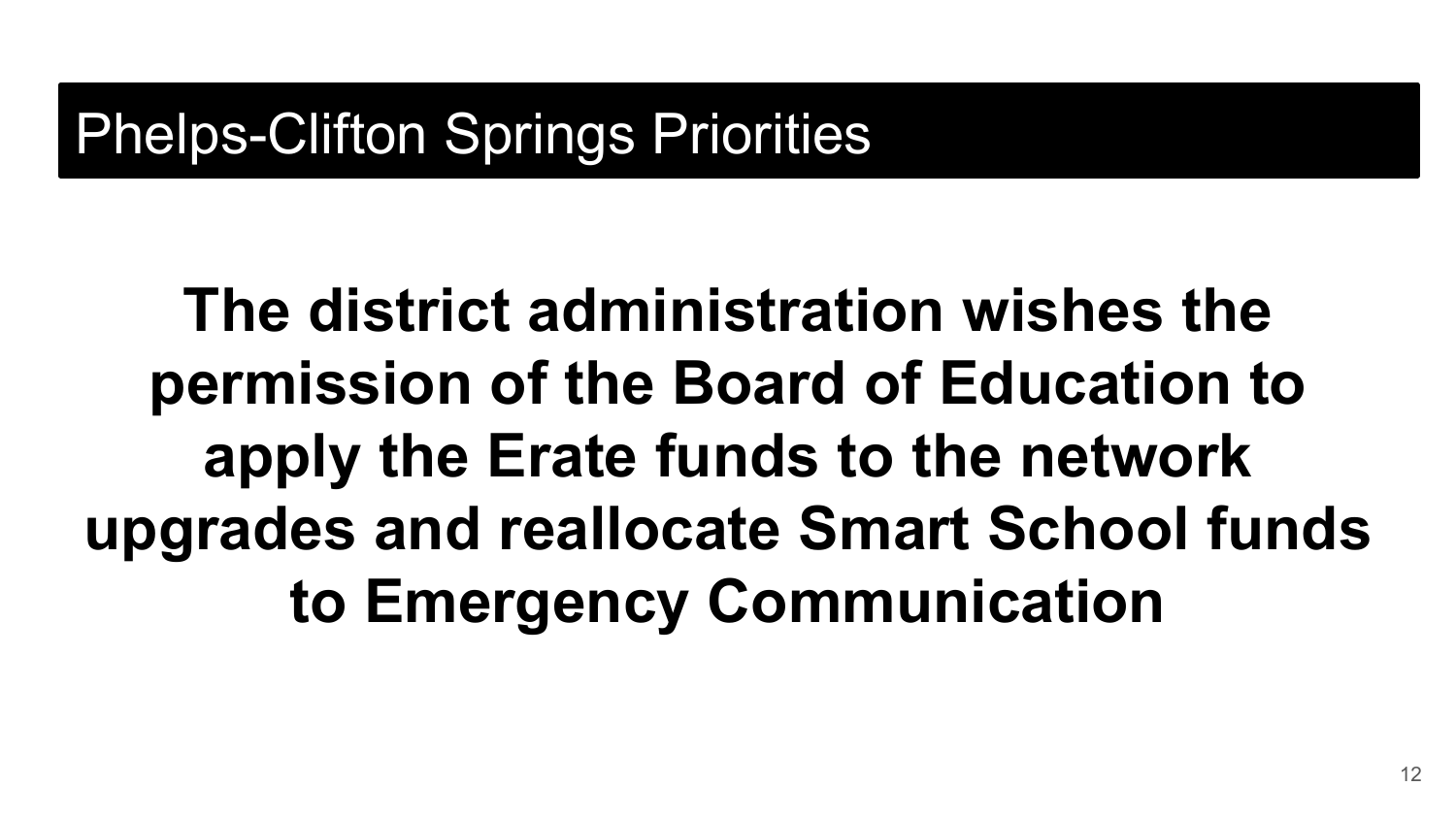# **NYSED requires a Smart School Amendment to reallocate the funds from Connectivity to High Tech Security.**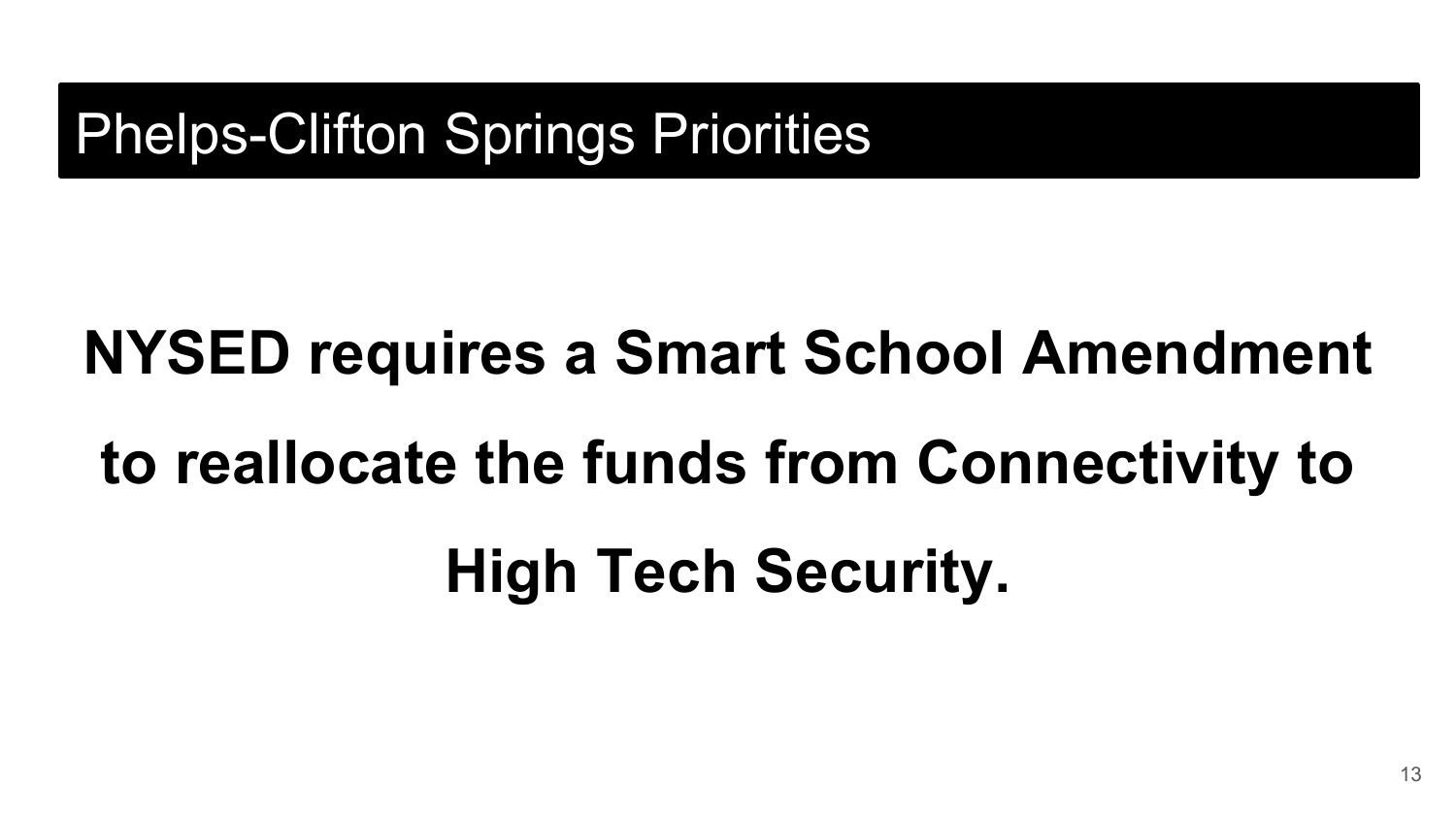## Next Steps

- 1. These proposals have been posted on the Midlakes website.
- 2. At the July 12th Board of Education Meeting the board can approve this proposal and the amendment can be submitted.